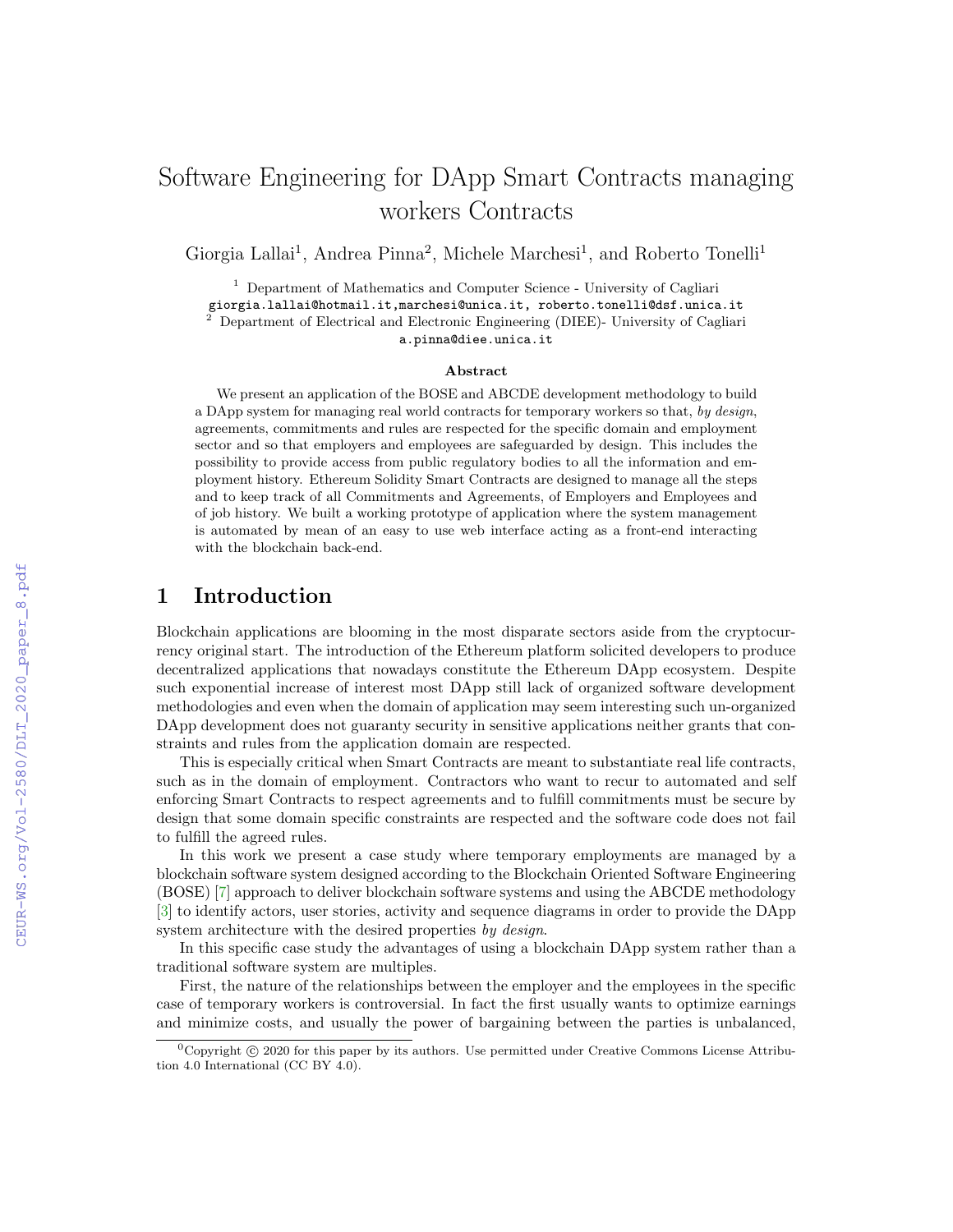since the the temporary workers need to quickly find a job and are exposed to a competition with offers to downside for the salary in order to get the job. Using blockchain all data are recorded and accessible to anyone so that any offer to downside became transparent. Workers have access to information regarding average salaries and can ask for a pay comparable to the average. Public bodies can access to salaries and can verify if minimal Union salaries rules are fulfilled in the agreements.

Second, given the unbalance between each single temporary worker and a big company, the latter can take advantage of its position of power to delay or reduce payments, counting on the low probability of being suited from a temporary worker. Using Smart Contracts payments amounts and deadlines are automatically respected by the execution of the smart contract code.

Third, the employer can automate checks and steps needed to pay the workers and by automatic execution of smart contract code can verify if the workers completely fulfilled the agreed duties before any payment is executed.

Fourth, and most important, in this case study the application of BOSE and ABCDE methodology helps to simplify the system and the smart contract configuration and to clarify to all involved figures the actor roles and duties, so that anyone can easily understand conditions, agreements and duties.

We do not further bother the reader describing and discussing here the other well known and general advantages carried on by the use of a blockchain system in this specific case such as immutability, privacy, traceability and so on, that are easily understood for a blockchain system. For a comprehensive discussion about these aspects we remand to the conceptual proposal presented in [\[6\]](#page-13-0)

# 2 The Employment Eco-system

The target of our design is to simplify the temporary employment procedure, to provide traceability of the procedure, to protect both employer and employee against misbehavior, to prevent out of law agreements, to provide public bodies devoted to controls and checks with an easy to use system, to render public and secure the ecosystem, to provide an easy to use and practical interface for the interaction between employer and employees.

Most importantly, we apply the BOSE and ABCDE methodology to devise the overall system's architecture showing how these approaches help to define actores, roles, constraints, functionalities and requirements for a specific domain.

The ABCDE methodology starts with the subdivision of the system in out-of-chain and in-chain components using the diagrams as prescribed by BOSE. This requires also to identify the system's actors.

We design the system so that there are two actors typologies, three human actors and two actors which are system components, for a total of five main actors.

The first typology, the human actors, are:

- The employer: it creates the work activity, it announces the request for one or more workers, it describes the job, the pay, the duties, the worker features, the time period for the request, and so on.
- The worker: it typically applies for a job, provides his CV, if possible examines and chooses among different job offers.
- The work inspector: he can access the employer's data and check how many hours he has registered for each worker. He will be able to compare these data with the results of any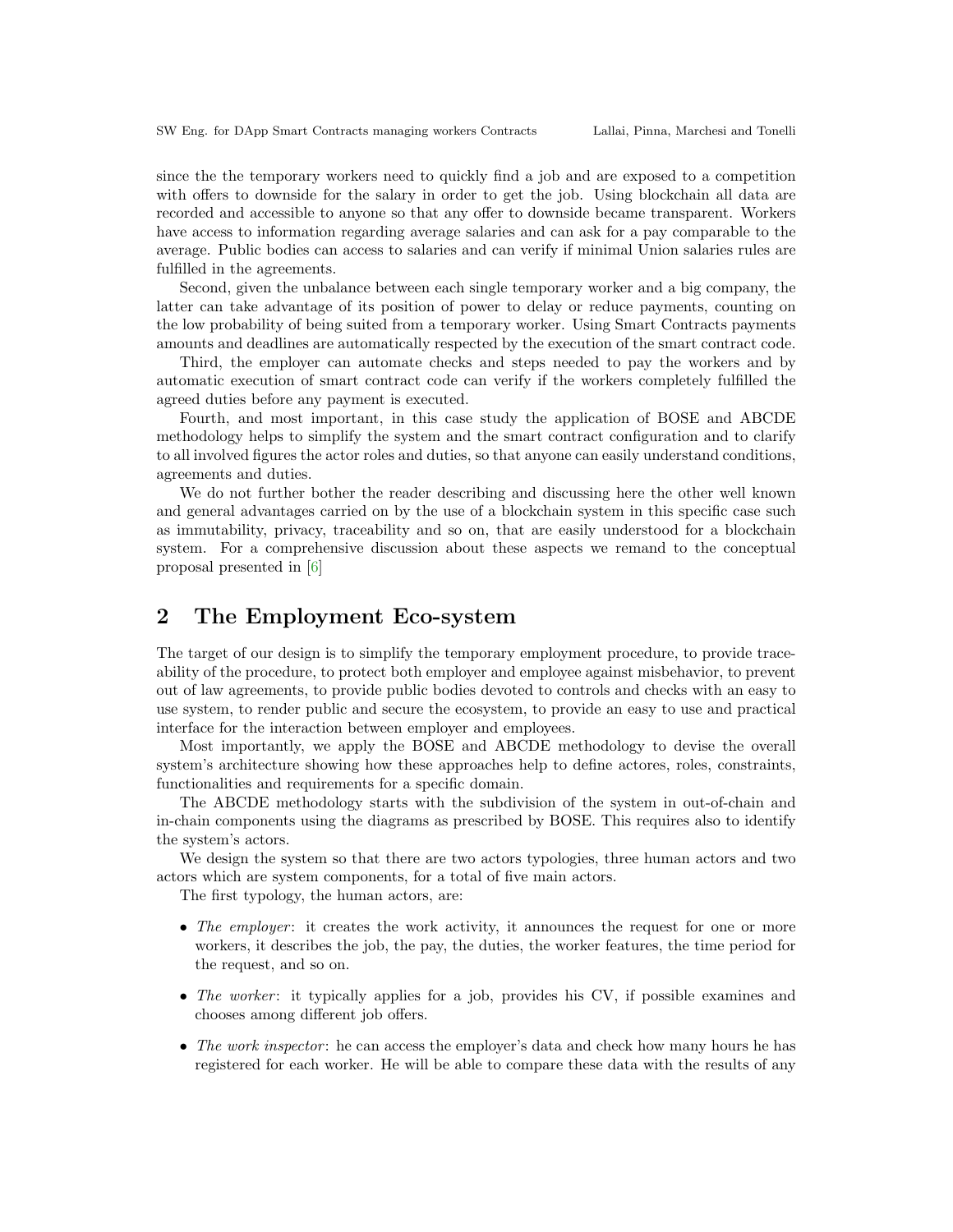workplace inspection.

The second typology are system components, in and out of chain:

- The web platform: a simplified web platform with an interface allowing to post new job offers, to insert job candidacies, to access information about the posted jobs.
- The blockchain infrastructure: it records smart contracts and transactions for the various job contracts, it allows to manage direct payments, it grants security and privacy

The blockchain infrastructure has the role of master ledger but also the role of protecting both parties against misbehavior and scams. In order to make concrete our system we used the most popular blockchain at the moment, namely the Ethereum blockchain, since it provides a nice environment to write smart contracts, compilers and debuggers are available, testnets for trials are free and working properly, and finally a complete environment for interacting with the blockchain from a web interface is provided by the web3.js library. Ethereum in fact provides a well tested ecosystem where many examples are available to use standard procedures and datatypes for developing decentralized applications. Ethereum smart contracts, implemented in Solidity, are well suited for the application of BOSE and ABCDE methodology and procedures for data recording and transaction managing are easily implemented. Furthermore the Ether cryptocurrency holds a true value in the market, since exchanges deal it in large amounts aganst fiat currency, and so it can be used to implement real money transfers and payments. In this specific contest public regulatory bodies are usually involved but nowadays the market of temporary jobs is setting the traditional system into a sort of crisis, especially because multinational firms can hire workers behind the protection of different legislative systems where regulatory bodies find it hard to intervene. The blockchain can be an alternative where contract conditions are directly guaranteed by the technology itself.

## 3 The model architecture and the Scenario

The initial system state is idle. This means that the system still has to receive an input deposit in order to create a new job offer from an employer which initially does not contain any information about the employer or the employee. This deposit will grant the workers that there is some initial amount of money to pay for the job. This must be considered as a set up before starting.

The first event is the creation of a new job offer where the employer uses the webApp to complete the procedure for inserting the offer with all the information needed. Each job offer has several properties, such as: a name, an id, a description, the working hours, the pay, the deadline. All the transitions could be represented by a state diagram according to UML representation which can be adapted to the blockchain specific features.

After this step the employer can create the announcement where the salary is limited to a maximum according to what deposited. At the end of the procedure the system automatically creates and sends to the blockchain various messages which include all the information needed to create the set of smart contracts for managing the job, this will be discussed later.

After created the offer the system's state changes passing to a waiting state for the candidates workers. The system is configured in order to accept, at this point, the workers applications for the job. Each worker sends a message to a specific Smart Contract for registering his/her candidature. Once a candidate is selected for a job the hiring event is launched. The employer obtains the id and the data of the applicant and sends a message to the blockchain to announce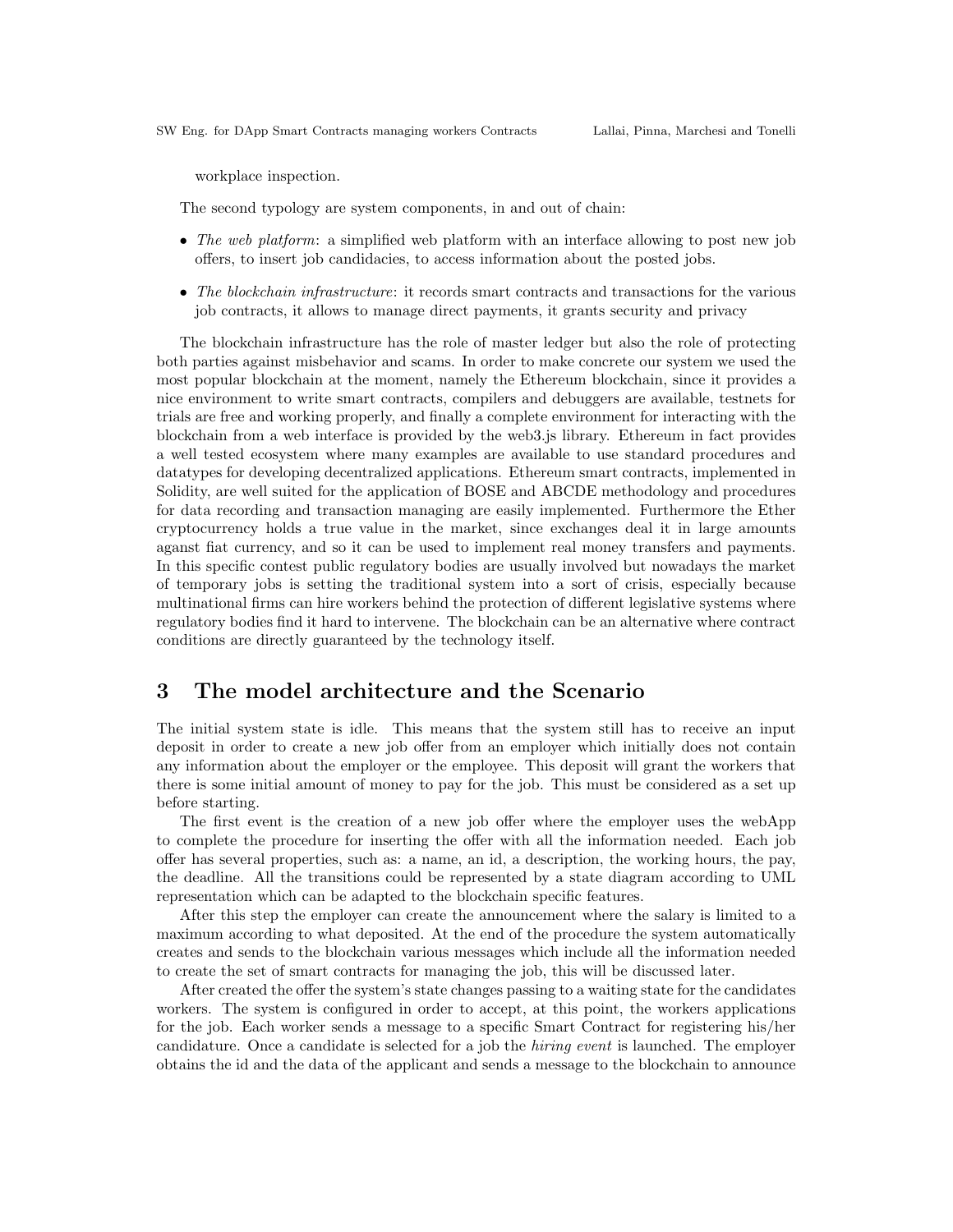the start of the working period. From this moment on, the worker can verify its working situation: the worked hours can automatically be certified according to different schemes and agreements but in any case the employer must certify the worked hours with a message sent to the appropriate smart contract. Once the amount of agreed working hours is reached the smart contract ends the job and sends the pay. During this event the system moves the salary deposited at the beginning to the employee account concluding the relationship. The worker, since everything is recorded, will be able to recover all the data history for any job performed.

#### 3.1 Smart Contracts Design

We implemented two Smart Contracts typologies using the ERC721 token that we call  $JobOf$ ferManager and Employment which are already registered and ready in the webApp. The platform can customize the Smart contracts by the data inserted from the employer according to the previous section. Once the event of creation of a new job offer is launched the two Smart Contracts are created, configured according to the information inserted by the employer, and deployed into the blockchain, linked to each other. The JobOfferManager implements various functions, such as the insertion of the deposit in ETH, the creation of a new job offer, the hiring and the payment. The Employment Smart Contracts contains all the information related to candidates. It also allows to the employer to increase and certify the working hours as worked by the employee, to end the job once the working hours are completed. The worker can apply to different job offers, withdraw a candidacy, send a request for a job. The features of the two Smart Contracts are described by user stories which are reported as a list or according to the diagram shown in fig. [1](#page-4-0)

The user stories are:

- ETH deposit: the employer put a deposit into the contract
- Announce: the employer sets a new job offer with description and features.
- Candidacy: workers send a job application to non expired offers
- Candidacy Withdraw: a worker can withdraw a candidacy
- Visualization: the employer can examine the candidacies
- Hiring: the employer selects a candidate and hires him/her.
- Hour registering request: the employee send a request to the employer to record and certify all worked hours up to that day.
- Confirm: the employer examines the request and can decide to asseverate the worked hours.
- Announcements Visualization: the employer visualizes the job offers he/she created
- Candidacy Visualization: the applicant visualizes the job offers he/she applied to
- Work Visualization: the employee visualizes the job he/she is working on.
- Career: the worker visualizes his/her work history
- Offers Visualization: any user visualizes all job offers (expired or active)
- Expired Offers: any user visualizes the expired job offers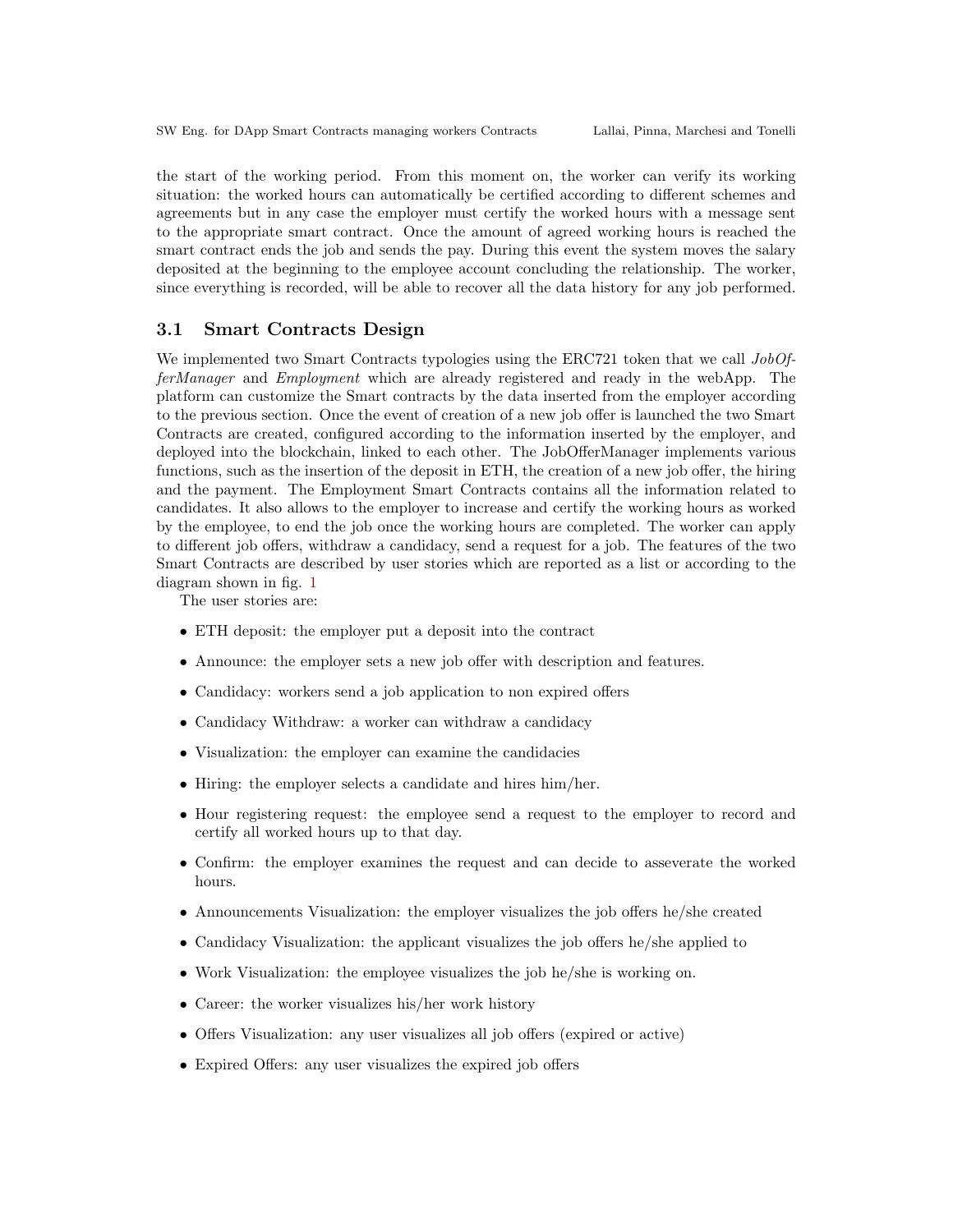

<span id="page-4-0"></span>Figure 1: User Stories diagram for the Smart Contract implementation.

• Current Offers Visualization: any user visualizes all job offers not yet expired

For each user story we implemented a corresponding web page in the prototype.

Once the use case diagram for actors has been designed it is easy to proceed to the design of the Smart Contracts. According to what reported above, we implemented into the JobOfferManager Smart Contracts the following state variables:

- address owner: address of contract's creator - uint32 lastid: token holding the number of created offers - struct jobOffer (data representing one job offer)

- uint256 expirationDate: the expiration day
- address payable worker: Ethereum employee's account address
- address employer: Ethereum employer's account address
- string name: offer's name
- string info: offer's description
- uint8 workhours: working hours to be worked
- uint salary: salary offered
- struct Jobs:
- uint32[] jobs: array holding all the job offers created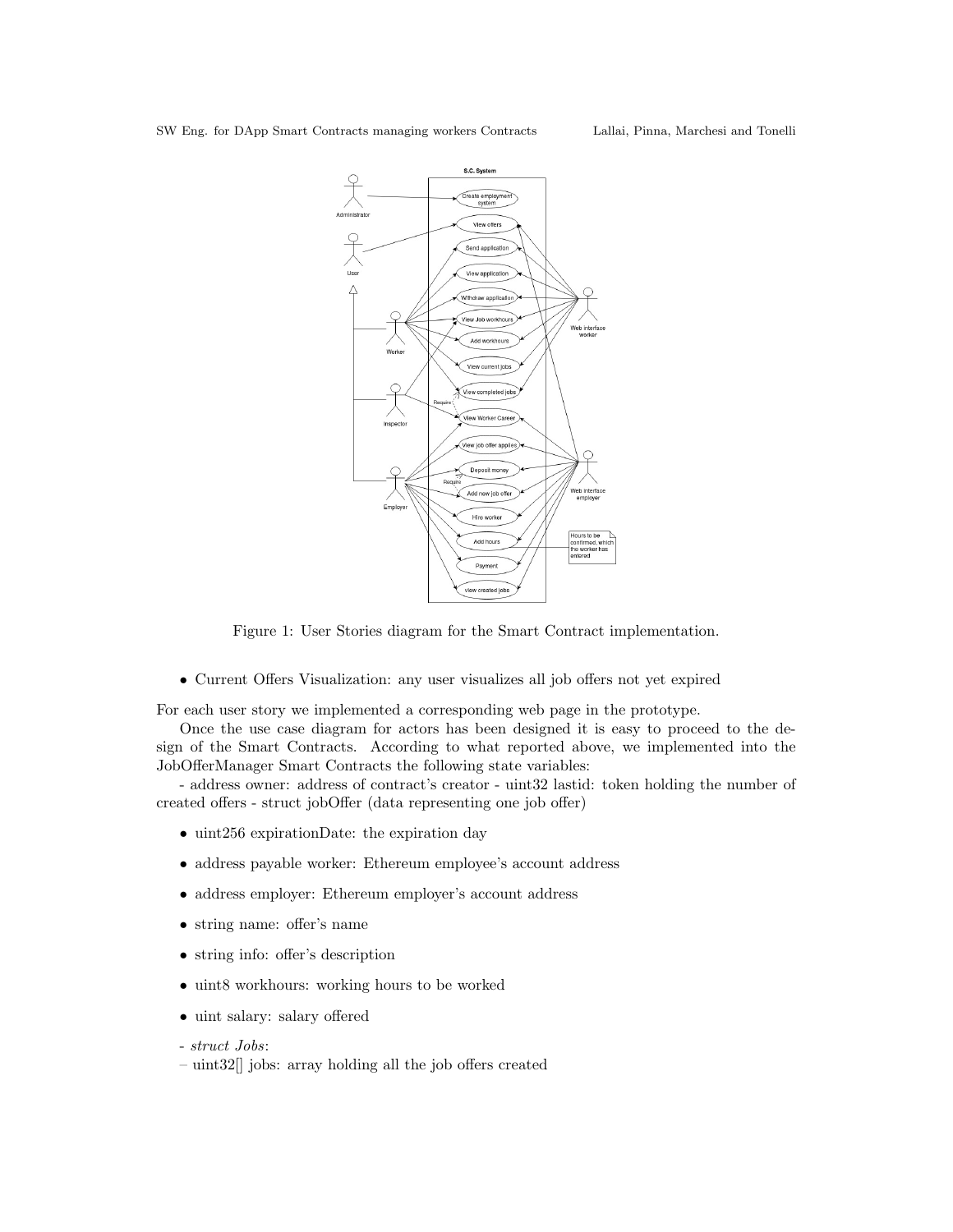- struct OnGoingJobs – uint32[] onGoingJobs: array holding all the jobs a specific worker is working on at the moment

- mapping(address => uint256) internal depositOf : mapping returning the ETH deposited in the Smart Contract by a specific address (associated to an employer)

- mapping(address => Jobs) internal offersBy: mapping returning the job offers created by a specific address

- mapping(address => OnGoingJobs) private hiredinjobs: mapping associating the employee address to all the job he/she is actually working on

- mapping(uint32 => jobOffer) private jobs: mapping returning the description of a job offer given the offer id

- mapping(uint32 => bool) public moneyIsReturn: mapping returning a boolean stating if the deposit has been withdrawn given an offer id.

The ABI interface is reported below according to the user stories diagram devised above. -Constructor

-getNumberOfOffers(): outputs the number of offers created

-getName(uint32): outputs the offer's name

-getExpirationDate(uint32): outputs the expiration date

-getSalary(uint32): outputs the offer's salary

-getAddressWorker (uint32): outputs the employee's address

-getAddressEmployer (uint32): outputs the employer's address

-getInfo(uint32): outputs the offer's description

-getAmountHours(uint32): outputs the number of minutes to be worked for a job

-getJobOffer(uint32): outputs all the features of a job offer

-getArrayActiveOffer (): outputs all non expired offers

-getDepositedAmount(): outputs the amount deposited in the contract from a given address -getOffersBy (address): outputs the offers created by a give address

-getApplicantOf (address): outputs an array containing all the jobs a worker is hired for -getTokenId(): outputs the token's actual value

-getBalance(): outputs the amount deposited in wei

-getIsActiveOffer(uint32): verifies if an offer is expired or not

-getIsMoneyIsReturn (uint32): outputs if, given a job offer, the deposit has been withdrawn -newJob(uint256, string memory, string memory, uint8, uint): creates a new job offer with all the details

-hireWorker(address payable, uint32): starts the work relationship. It is called by the employer to hire the employee for a given job offer

-payment(uint32): once the job duties are completed this function is called by the employer to pay the employee.

-moneyReturnsEemployer(uint32): it reimburses the employer once a job offer has expired without any worker hired.

Next we report as well the state variables for the Employment Smart Contract: -address owner: address of contract's creator

-address payable scJobOfferManager: address referring to the Smart Contract managing the job offers

-struct Applicant:

—–address[] applicant: array containing all candidacies

-struct JobDone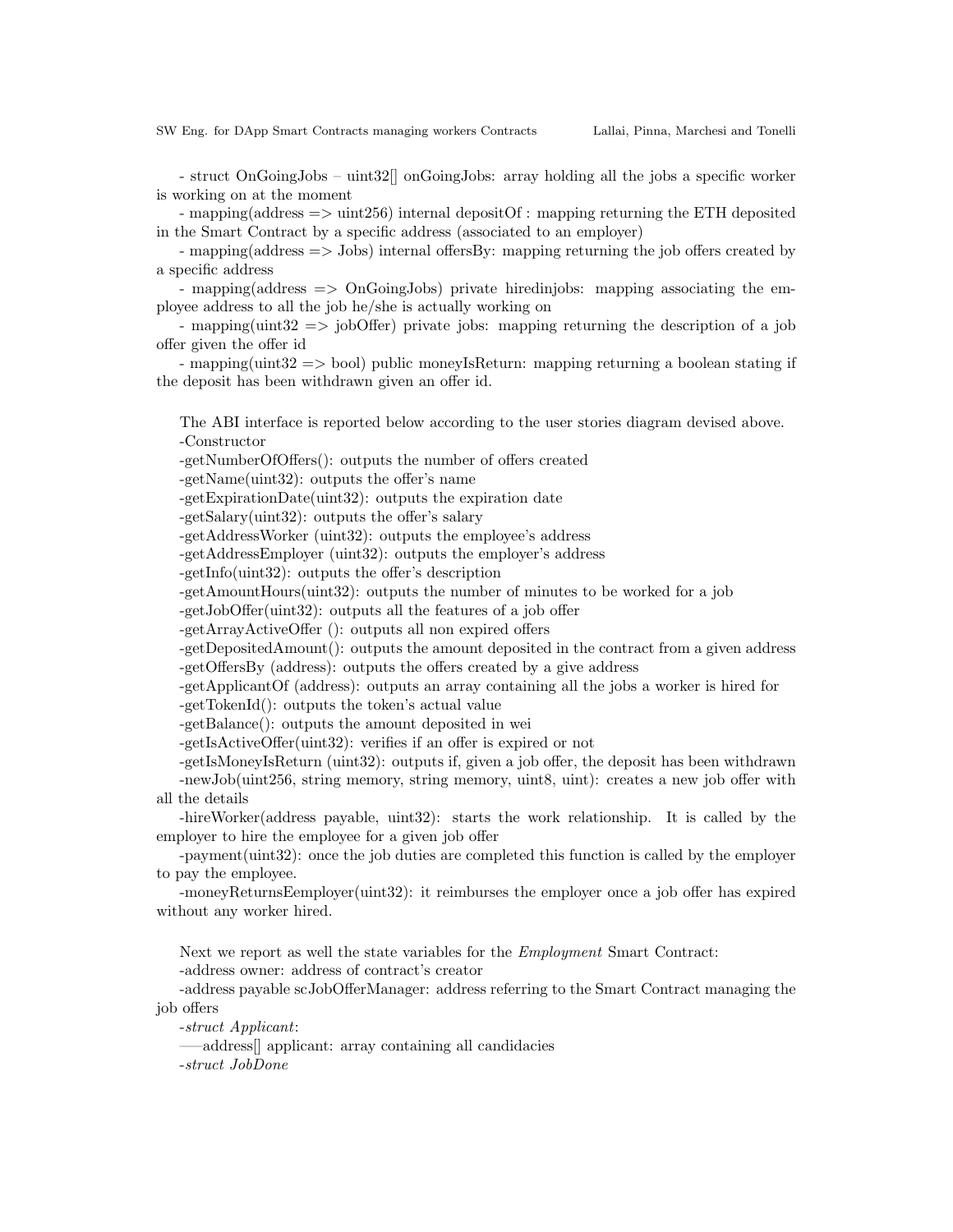—–uint32[] jobsDone: array containing all the jobs done by a worker

-struct RequestHours (data realted to the hours requested by a worker)

—- uint32[] idOffer: array containing all id of job offers without requests of adding hours —- uint[] numberHours: array containing the number of requested work hours

-mapping (uint  $32 \implies$  uint) internal workhours: mapping providing the number of hours worked by an employee given the offer id

-mapping (uint $32 \implies$  Applicant) internal applicantsOf: mapping providing the candidates of an offer given its id

-mapping (uint  $32 \implies$  uint) internal request Hours: mapping providing the number of hours requested for being added given the offer id

-mapping (address => RequestHours ) internal requestHoursForEmployer: mapping providing the offer id and the number of requested hours given the employer's address

-mapping (address => JobDone ) internal jobsDone: mapping providing the work concluded given the worker's address

Finally we report the ABI Interface for the Smart Contract Employment -Constructor

-setJobOfferAddress(address payable): the function for setting the address of JobOfferManager Smart Contract

-getJobOfferAddress(): outputs the address of JobOfferManager contract

-getIsSetJobOfferAddress(): returns if the address of JobOfferManager contract has been set or not

-getIsEqualToJobOfferAddress(address payable): verifies if the value of variable scJobOfferManager matches the address of the contract provided in input (the contract Employment can refer only to one single contract managing the job offers)

-getApplicantOf(uint32): outputs the array containing candidates for an offer

-getJobsDone(): outputs the array containing all concluded jobs

-getRequestHours(uint32): outputs the number of hours required for an offer

-getRequestHoursForEmplyer(): outputs two arrays containing the offers' ids and the number of hours requested by each offer

-getHoursDone(uint32): outputs the number of hours worked up to that moment by an employee

-getHourMissing(unit32): outputs the number of remaining working hours to be completed -jobCompleted(uint32): verifies if the work has been executed and performs the payment

-addWorkdays(uint32, uint): it is called by the employer to update the hours worked by an

employee and activates the payment procedure (calling jobCompleted) once if the number of working hours agreed has been reached

-requestAdditionalHours(uint32, uint): is called by the employee to ask for adding the worked hours

-workerApplies(uint32): called by a user to apply for a job offer

-withdrawCandidacy(uint32): called by a user to withdraw from a job offer

## 3.2 Contracts Diagrams

Solidity allows to define Smart Contract in a way very similar to how classes are defined in Object Oriented (OO) programming languages. It supports inheritance, it includes a Constructor to deploy the Smart Contract on the blockchain, it supports interactions among contracts by means of transactions messages, so that a contract can call and activate functions of another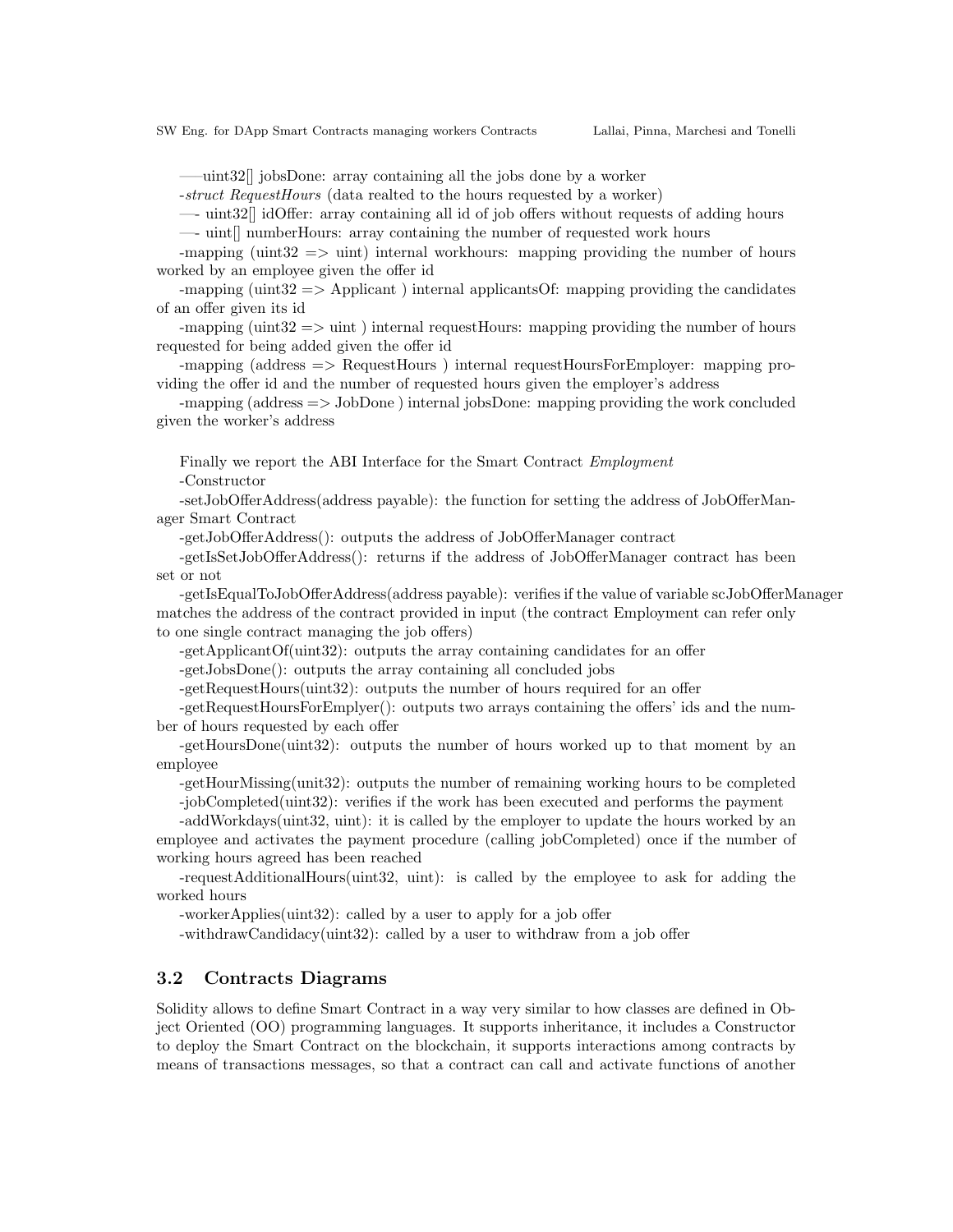

<span id="page-7-0"></span>Figure 2: Smart Contract - Class diagram for the DApp implementation.

one, it supports events managing. According to BOSE and ABCDE methodology it's convenient to develop diagrams for Smart Contracts design and interaction which adopt the same schemes used in OO Software Engineering such as UML diagrams. We already presented the diagrams for Blockchain Software Engineering for users stories and for state diagrams in the previous section. In this section we describe the devised Smart Contracts and their interaction using the Contracts Diagram. Figures [2,](#page-7-0) [3](#page-8-0) and [4](#page-8-1) show the Smart Contracts diagrams and the relationships among them. These are described as in the usual UML diagrams, with similar meanings and with the use of stereotypes to characterize specific aspects of blockchain software. In particular the use of data structures and of libraries is easily described and allows for a clear and fast development of the smart contract software code in Solidity acting as a guide for developers. Fig. [2](#page-7-0) also shows how it is possible to represent the interaction among in-chain and out-of-chain components.

## 3.3 Activity Diagram

In order to define and analyze the dynamic behavior of the system we designed the activity diagrams for the employer and for the employee. This is particularly important in Blockchain Software Engineering since the activity flow correspond to dynamic behaviours on the blockchain as well for the messages flow. In fact activities can match transactions in the blockchain which may occur between smart contracts. On the other hand, for activities that are performed internally to a single smart contract there is the possibility of generating the events related to these activities (this is typical in solidity). Thus in the design phase the activity diagrams provide a useful analysis tool to understand which operations need to be executed by means of blockchain transactions and which operations need to be recorded and tracked by means of events. The various activities in the diagram in general correspond to code execution or message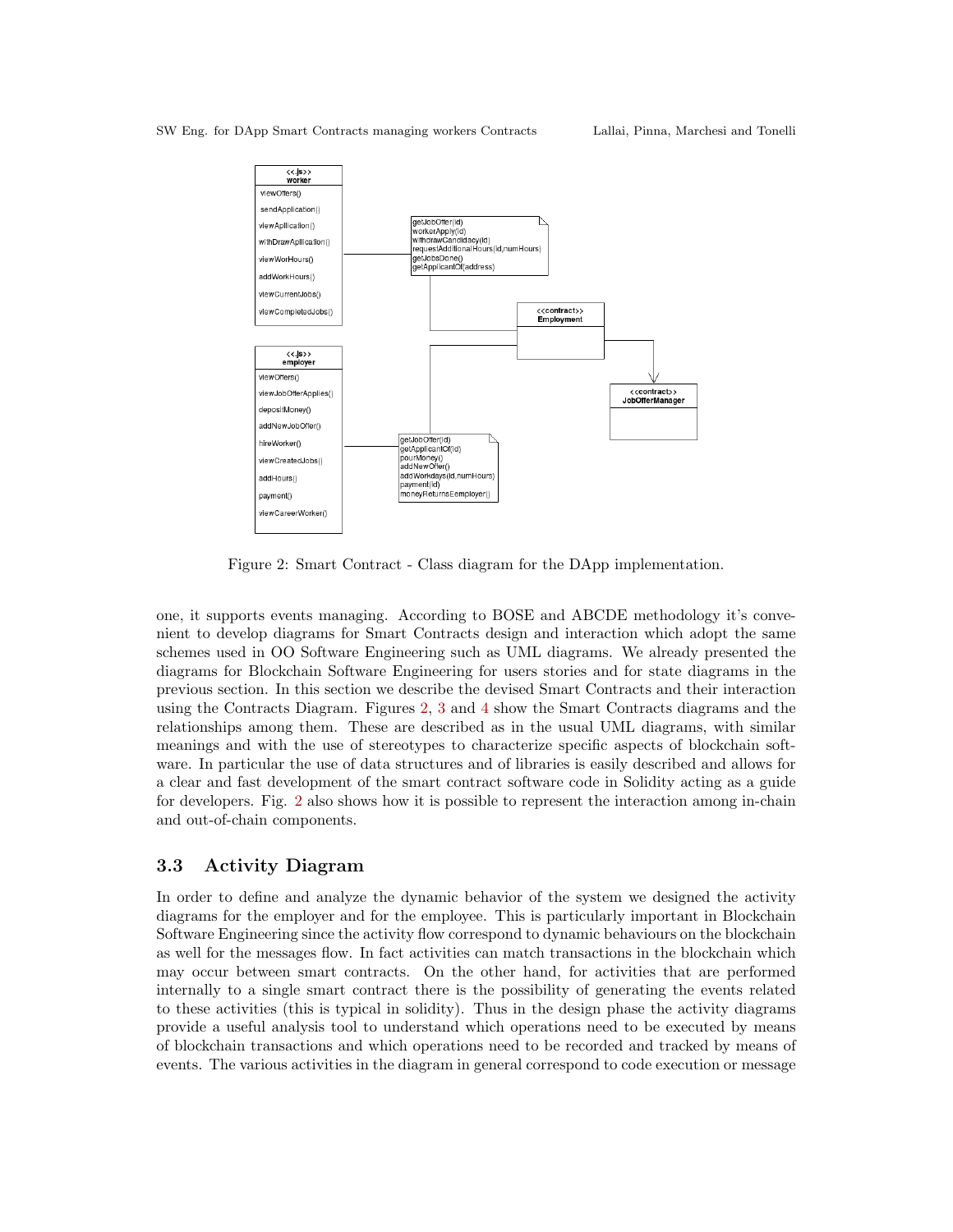![](_page_8_Figure_2.jpeg)

<span id="page-8-0"></span>Figure 3: Smart Contract Class diagram for the Employer Smart Contract.

![](_page_8_Figure_4.jpeg)

<span id="page-8-1"></span>Figure 4: Smart Contract Class diagram for the JOBOfferManager Smart Contract.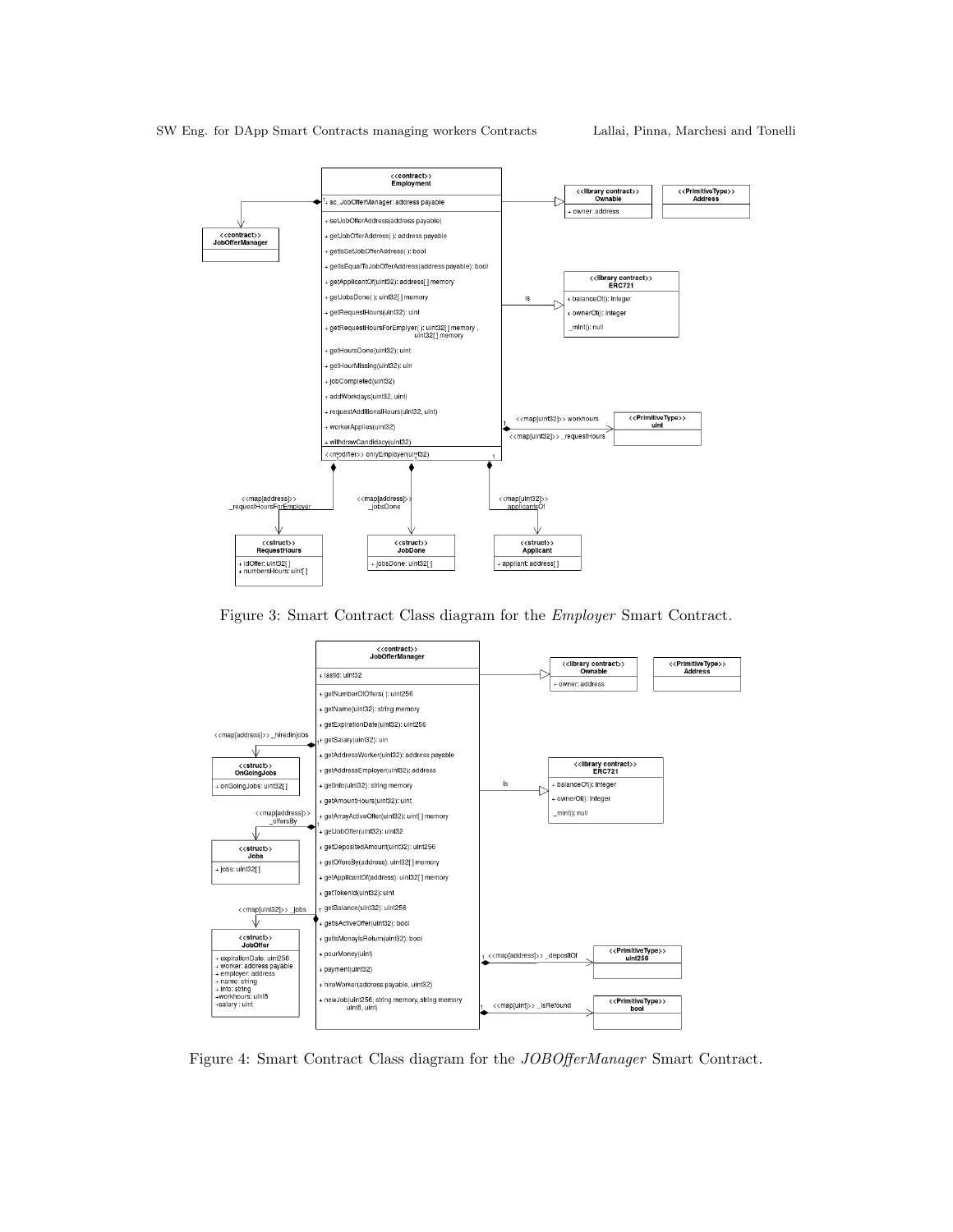![](_page_9_Figure_2.jpeg)

<span id="page-9-0"></span>Figure 5: Activity diagram for the Employer.

calls. In figures [5](#page-9-0) [6](#page-10-0) we report the activity diagram for the employer and for the employee. The diagrams provide useful insights for identifying blocks and pieces of working software code for the in and out of blockchain components.

## 3.4 Sequence diagram

In the diagram [7](#page-11-0) we represent the sequence of operations that the actors and the system perform to add work hours for a given job until the completion of the agreed number of hours. The worker accesses the workers' web interface and adds work hours to a job. He provides the job id. The web interface collects the request and calls the function "requestAdditionalHours (id, n)" of the employment smart contract which verifies that the worker (the sender of the request) is actually registered as a worker of the given job (with a given id) and the job is active. If so, it adds the N work hours as requested. The employer can check the amount of work hours to be confirmed calling the function viewHours() of the employers' web interface. The web interface loops in the job created by the employer and requests the employment smart contract to return the work hours waiting to be confirmed. Once data are collected, the web interface shows the list to the employer. The employer can now certify the work hours of a worker, given a job id. He accesses the employers' web interface and calls the function "selectJobOffer" to request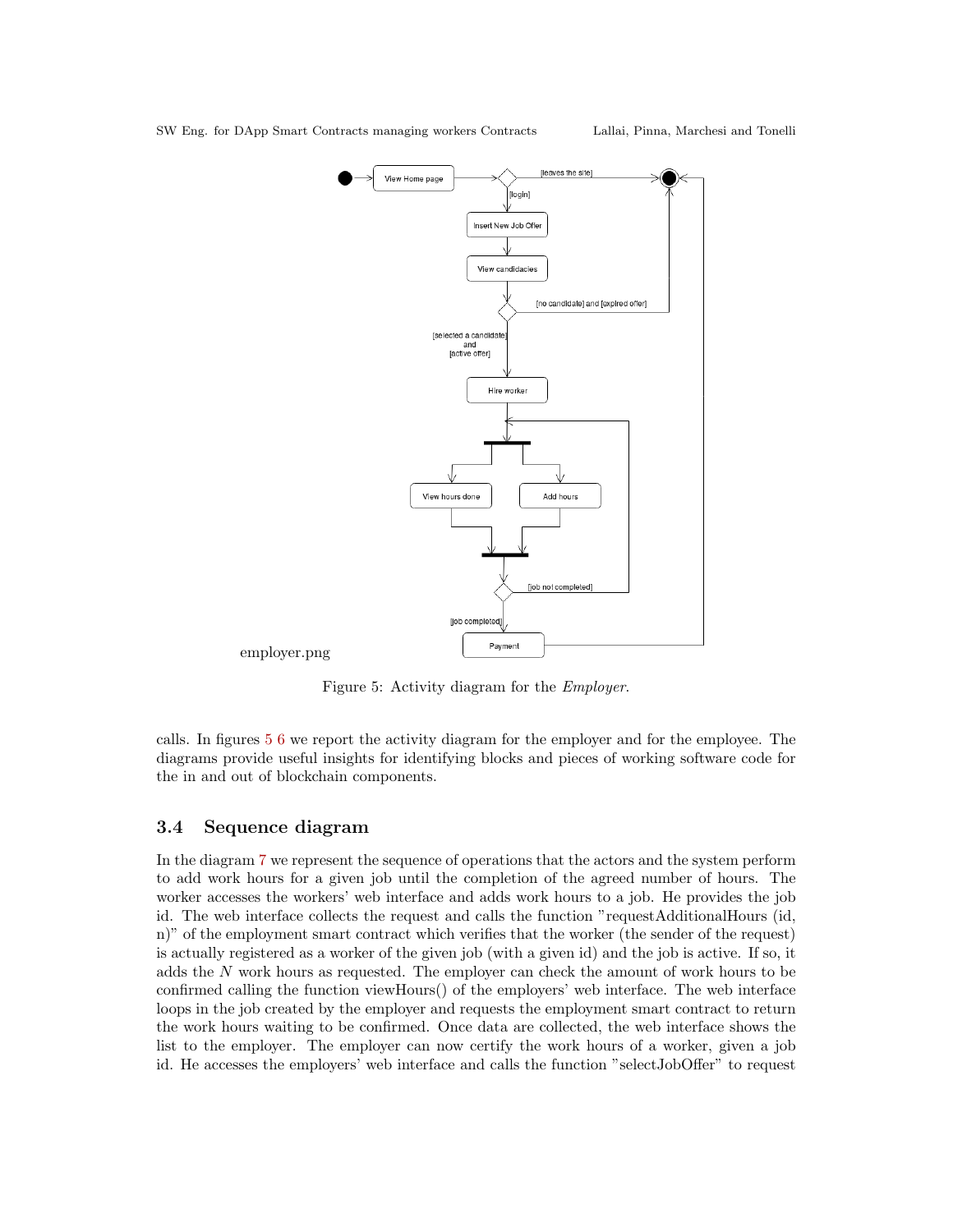![](_page_10_Figure_2.jpeg)

<span id="page-10-0"></span>Figure 6: Activity diagram for the Employee.

the validation of the requested work hours. The interface calls the function "addWorkdays" for a given id and an amount  $N$ . If the id is valid, the work hours are validated. Now, if the contractual limit of work hours is reached, the system calls the jobCompleted function which runs the "payment" function of the jobOfferManager contract.

# 4 The Prototype

Based on the application of all principles and methods adopted from BOSE and ABCDE methodologies we developed the Solidity code for the Smart Contracts (not reported here) and built the DApp system which provides the users with a user friendly web interface enabling the implementation of all the features described. In fig. [8](#page-12-0) we report as an example the web interface providing the functionality for the insertion of a new job offer by the employer. The web interface uses "metamask", a bridge to run Ethereum DApps right in your browser with-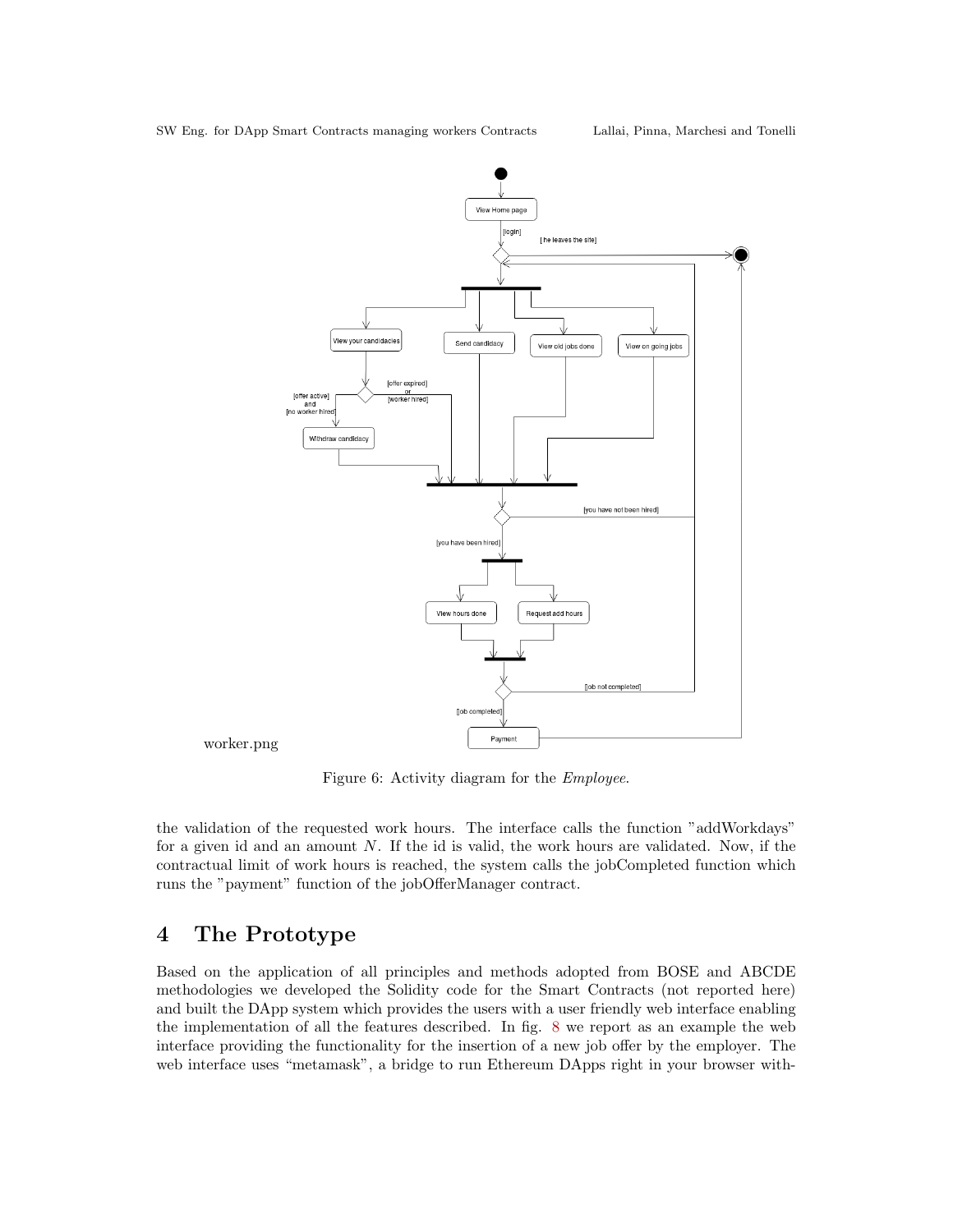![](_page_11_Figure_2.jpeg)

<span id="page-11-0"></span>Figure 7: Sequence diagram of the hours registration and of the payment phases.

out running a full Ethereum node, for providing the communication channel between DApp and blockchain. The web interface allows the various actors of the system to interact with the blockchain through the DApp so that no actor needs to understand or to know the working principles of the blockchain system. Every feature is provided by a user friendly web page were input and output data can be inserted and read and events and function calls can be managed. We devised various interfaces to provide specific features depending on the users roles with menus adapted to the different roles. We deployed the Smart Contracts on the Ropsten test net in order to test our prototype under all working conditions.

## 5 Related works

In recent years, the research on the blockchain application in hiring management and work management is slowly expanding. In 2018, Oink et al. [\[4\]](#page-13-1) proposed a blockchain based system to avoid errors in the recruitment phase of industrial personnel and in the management of human resources. That system uses a blockchain architecture to store, validate and manage workers' information. In this way, highly interconnected industries (i.e. 4.0 industry) and smart cities can share trusty data.

More recently, Peisl and Shah [\[5\]](#page-13-2) evaluated the potentiality and the impact of the block chain technology applied to the work management, focusing on the employment life cycle and analyzing a set of use cases. They remark need of further study. For instance, current studies include literature reviews on the use of the blockchain technology in work contexts [\[1\]](#page-12-1).

The design of blockchain based system for recruitment is the topic of the work of Won-Yong and Min  $[2]$  which focus on workers' skill certification, that helps the recruiters to chose the best applicant of a given job. From the other point of view, Gandhi et al. presented the implementation of a decentralized system to improve transparency of contractual conditions in the freelancer working relationships.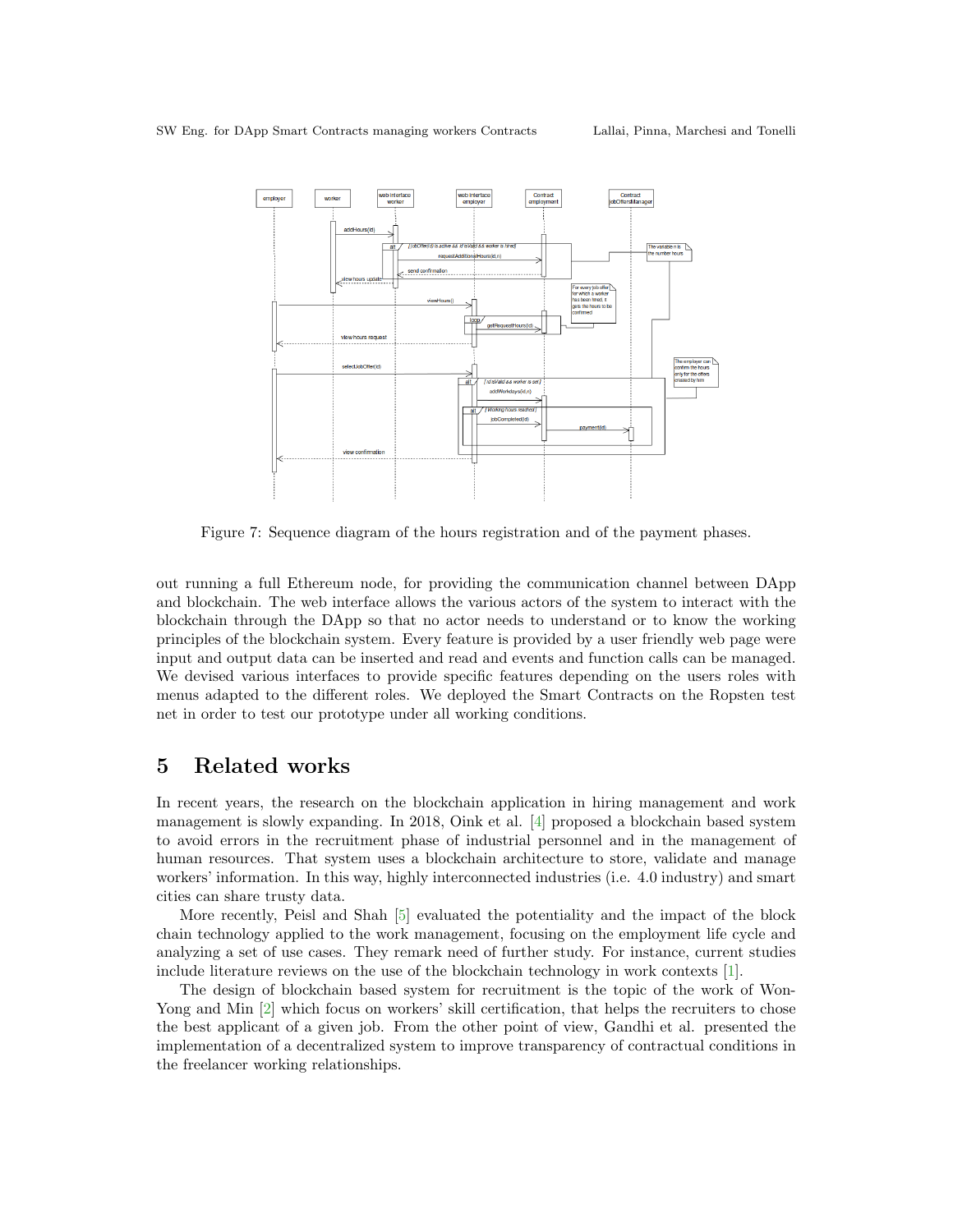| localhost:63342/DappJobOffer/DappJobOffer/Employer.html?addressJobOffer=0xc81AL | $\Box$<br>$\times$<br>$\overline{\phantom{m}}$<br>图只☆<br>ploye               |
|---------------------------------------------------------------------------------|------------------------------------------------------------------------------|
|                                                                                 | ● Ropsten Test Network                                                       |
| <b>EMPLOYER</b><br>Visualizza candidati<br>Depositare denaro<br>Nuova Offer     | 0xc81A00<br>Z.<br><b>Account 1</b><br>$\rightarrow$<br>Home                  |
| <b>Account:</b>                                                                 | <b>CONTRACT INTERACTION</b>                                                  |
| 0x738d8a8b408c385f15890f50d2d4b3b8e6c6742d                                      | $\bullet$ 0                                                                  |
| Nuova offerta                                                                   | <b>DETAILS</b><br><b>DATA</b>                                                |
| Numero giorni di validità dell'offerta                                          |                                                                              |
| $\overline{2}$                                                                  | <b>EDIT</b>                                                                  |
| <b>Nome</b>                                                                     | $*0.004$<br><b>GAS FEE</b><br>No Conversion Rate Available                   |
| Insegnante                                                                      |                                                                              |
| <b>Informazioni:</b>                                                            | AMOUNT + GAS FEE<br>$*0.004$<br><b>TOTAL</b><br>No Conversion Rate Available |
| Si ricerca insegnate di filosofia                                               |                                                                              |
| Ore di lavoro:                                                                  |                                                                              |
| $\overline{2}$                                                                  |                                                                              |
| Stipendio(ETH):                                                                 |                                                                              |
| 0.1                                                                             | Confirm<br>Reject                                                            |

<span id="page-12-0"></span>Figure 8: Web interface developed for the interaction with the DApp system.

All these works present two weakness. They focus only on the creation of the contractual relationship and does not include a specific automation in payment when work is completed nor provide additional protection to the worker or they do it only marginally.

# 6 Conclusions

In this case study we applied the BOSE and ABCDE methodology to devise a DApp for managing temporary employments so that by design the employers and the employees are able to easily identify roles, constraints, commitments in the specific domain. This approach allows to build a DApp software product in which all the requirements and features are determined and recovered by the diagrams adopted by the methodology so that Smart Contracts variables and ABI are quickly and precisely identified. The approach reduces risks of failure since inchain and out-of-chain components are identified by design since the very beginning, and smart contract structure and interactions are well defined before the software development. We show how the approach successfully guided us to produce a working prototype for managing the case study of the temporary employments.

## References

<span id="page-12-1"></span>[1] Amer A Hijazi, Srinath Perera, Ali Alashwal, and Rodrigo N Calheiros. Blockchain adoption in construction supply chain: A review of studies across multiple sectors.